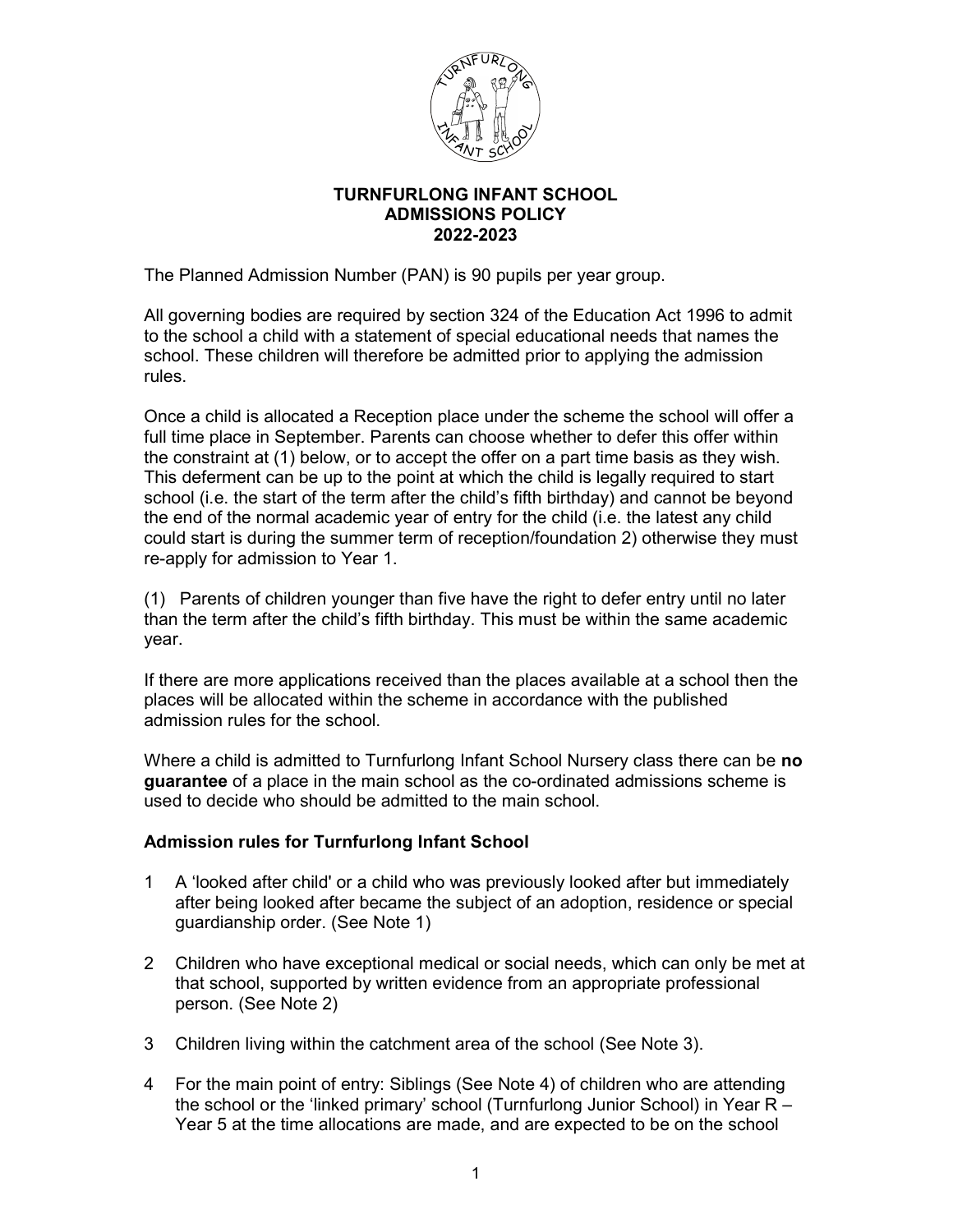roll or linked school roll at the time of the proposed admission, or who have already been offered a place to start in the current academic year at the school or Turnfurlong Junior School.

For immediate in year admission after the normal point of entry: Siblings of children who are in Year R to Year 6 at the time of admission to the school.

- 5 Children attending Turnfurlong Infant School Nursery class at the time allocations are made.
- 6 Children of members of staff of any of the schools within the Aylesbury Learning Partnership, Turnfurlong Infant School, Turnfurlong Junior School and The Grange Secondary School, if they have been employed at the school for more than two years and are still serving at the school or if a member of staff is recruited to fill a demonstrable skills shortage.
- 7 Once the above rules have been applied then any further places will be offered in distance order; using the distance between the family's Normal Home Address (See Notes 5 and 6) and the school's nearest open entrance gate offering the closest first. We use a straight line distance. (See Note 7) '
- 8 Where a school can take some, but not all, of the children who qualify under one of these rules, we will give priority to children by taking account of the next rule (or rules) in the numbered list to decide who has priority for places.
- 9 If it still not possible to decide between two applicants who are equidistant then an independently scrutinised random allocation will be made to allocate the final place. An explanation of the method of making random allocations is on the council website at:

http://www.buckscc.gov.uk/assets/content/bcc/docs/schools/admissions/random\_allo cation\_template.pdf.

(See also Note 8 below regarding twins and multiple births)

# Explanation of terms used in the admission rules.

### Note 1 : Definition of Child in Care

A looked after child is a child who is a) in the care of a local authority, or b) being provided with accommodation by a local authority in the exercise of their social services functions (see the definition in Section 22 (1) of the Children Act 1989). This covers accommodated children and those who are in care under a Care Order/interim order. This can include: living with family or friends, in foster care, a children's home, residential school, special school or in supported lodgings.

This includes children who were previously looked after and immediately after being looked after became the subject of an adoption, residence or special guardianship order as set out below.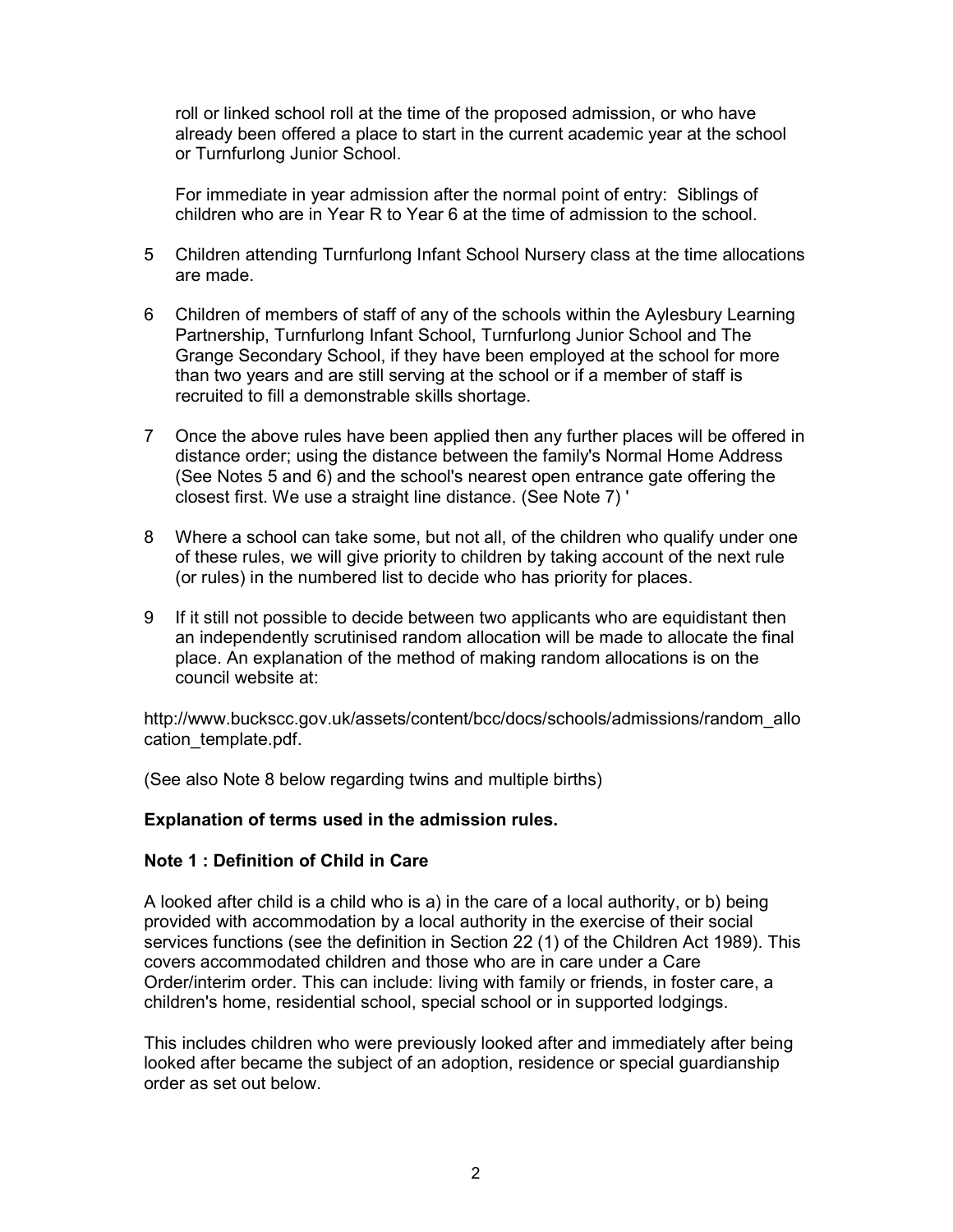Other definitions:

adoption order: 'under Section 46 of the Adoption and Children Act 2002'

residence order: is an order setting the arrangements to be made as to the person with whom the child is to live under section 8 of the children's Act 1989

special guardianship order: ' an order appointing one or more individuals to be a child's special guardian (or special guardians) under Section 14A of the Children Act 1989

### Note 2 Exceptional Social and Medical process

Education Professionals will consider the applications under this rule on receipt of information from the parent to indicate strong reasons for the child attending a particular school. When making an application parents should send evidence from an independent professional person (this might be a doctor, health visitor, or Education Welfare Officer, for example) who knows about the child and supports the application to the school. It must clearly show why the school is the most suitable and any difficulties if alternate schools were offered.

### Note 3: Primary School Catchment Areas

The primary school catchments can be viewed at: http://www.buckscc.gov.uk/schooladmission/

### Note 4: Definition of sibling

A sibling is a brother or sister. For admission purposes we mean one of two or more individuals who have one or more parent in common, or any other child (including an adopted child) who permanently lives at the same address and for whom the parent also has parental responsibility.

We will only consider a pupil in a primary school as a 'sibling' if he or she is attending, in the specified year groups, the school or a linked primary school at the time the allocations are made or, for in-year admissions the time of admission), or has been formally offered a place at the school in the operation of the Coordinated Primary Admissions Scheme. In all cases they are expected to still be at the school at the time of proposed admission.

### Note 5: Definition of parent

This is as defined in law (the Education Act 1996) as either:

• Any person who has parental responsibility (defined in Children Act 1989) for the child or young person; or

• Any person who has care of the child or young person.